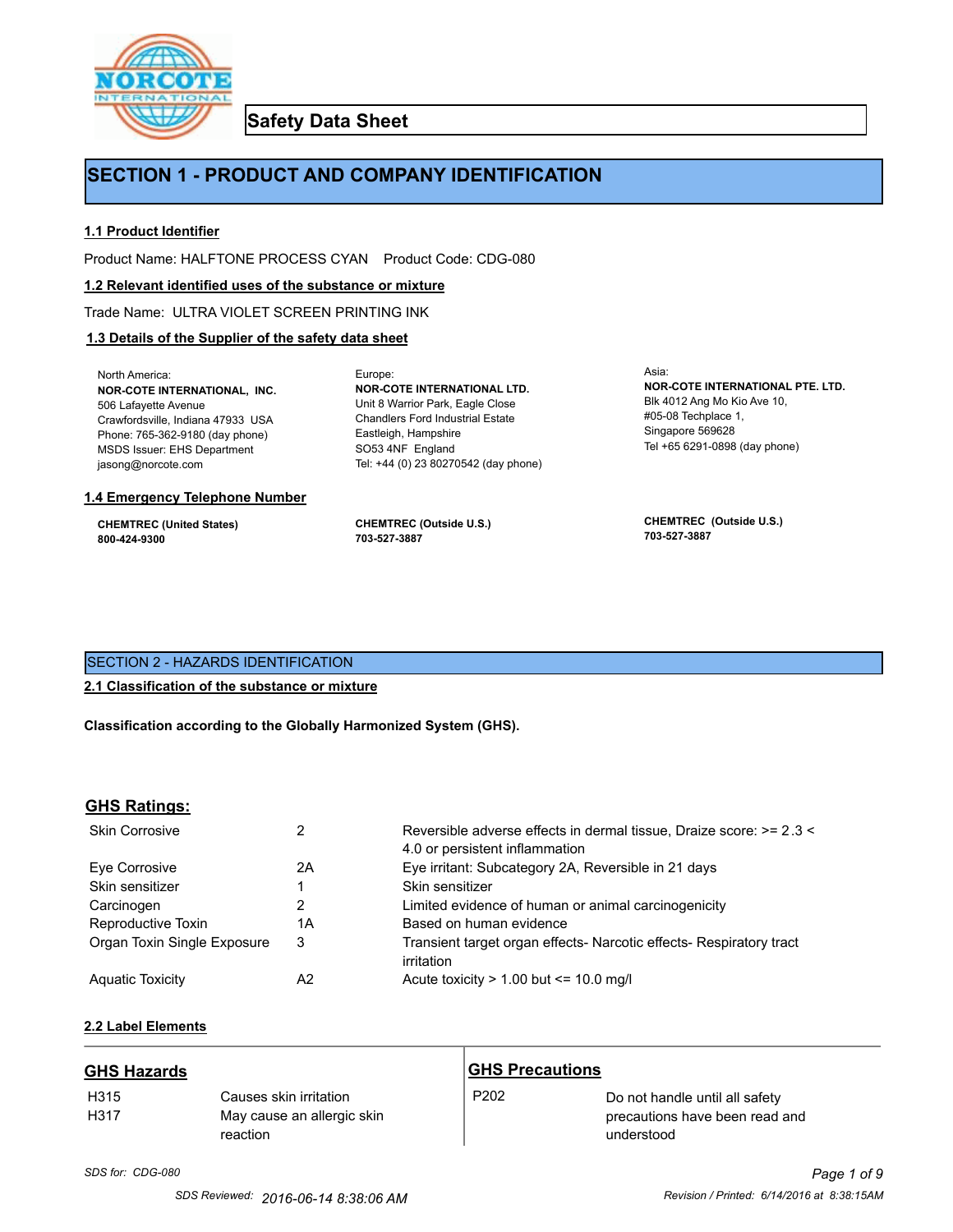| H319             | Causes serious eye irritation               | P <sub>261</sub> | Avoid breathing                                                      |
|------------------|---------------------------------------------|------------------|----------------------------------------------------------------------|
| H335             | May cause respiratory irritation            |                  | dust/fume/gas/mist/vapours/spray                                     |
| H336             | May cause drowsiness or                     | P273             | Avoid release to the environment                                     |
|                  | dizziness                                   | P <sub>280</sub> | Wear protective gloves/protective                                    |
| H <sub>351</sub> | Suspected of causing cancer                 |                  | clothing/eye protection/face protection                              |
| H360             | May damage fertility or the<br>unborn child | P362             | Take off contaminated clothing and<br>wash before reuse              |
| H401             | Toxic to aquatic life                       | P302+P352        | IF ON SKIN: Wash with soap and water                                 |
|                  |                                             | P304+P340        | IF INHALED: Remove victim to fresh air                               |
|                  |                                             |                  | and keep at rest in a position                                       |
|                  |                                             |                  | comfortable for breathing                                            |
|                  |                                             | P305+P351+P33    | IF IN EYES: Rinse continuously with                                  |
|                  |                                             | 8                | water for several minutes. Remove                                    |
|                  |                                             |                  | contact lenses if present and easy to                                |
|                  |                                             |                  | do - continue rinsing                                                |
|                  |                                             | P308+P313        | IF exposed or concerned: Get medical                                 |
|                  |                                             |                  | advice/attention                                                     |
|                  |                                             | P333+P313        | If skin irritation or a rash occurs: Get<br>medical advice/attention |

#### **Danger**



**EMERGENCY OVERVIEW:** Product is a liquid with mild acrylic odor that may be harmful if inhaled or swallowed. Product may cause serious damage to eyes, allergic skin reactions and irritation to respiratory system. Avoid breathing vapors. Avoid spillage to sewers or waterways.

#### **ROUTES OF ENTRY:** Dermal, Inhalation, Ingestion

**ACUTE HEALTH EFFECTS:** Irritant to skin, eyes and respiratory tract. Effects may be delayed for several hours. None Known

**Skin Contact:** Potential irritant and can cause allergic skin reaction. Repeated or prolonged contact may cause sensitization.

**Eye Contact:** Liquid, vapors, or mists may cause eye irritation. Protect eyes from repeated or prolonged contact.

**Ingestion:** May be harmful if swallowed. Gastrointestinal tract irritation may result.

**Inhalation:** May be harmful if inhaled. May cause irritation to upper respiratory tract upon prolonged or repeated inhalation.

## **Effects of Overexposure**

## **MEDICAL CONDITIONS AGGRAVATED BY EXPOSURE:** Repeated and prolonged overexposure may increase the potential for adverse health effects.

**CHRONIC HEALTH EFFECTS:** No additional information

## SECTION 3 - COMPOSITION / INFORMATION ON INGREDIENTS

#### **3.2 Mixtures**

\*Note: The exact concentrations of the below listed chemicals are being withheld as a trade secret

| <b>Chemical Name</b>         | <b>Percent</b><br>Weiaht | CAS#       | EC No.    | Classification (GHS)      |
|------------------------------|--------------------------|------------|-----------|---------------------------|
| 1.6-Hexanediol<br>diacrylate | 15.00 - 10.00 %          | 13048-33-4 | 235-921-9 | H315, H319.<br>H317, H400 |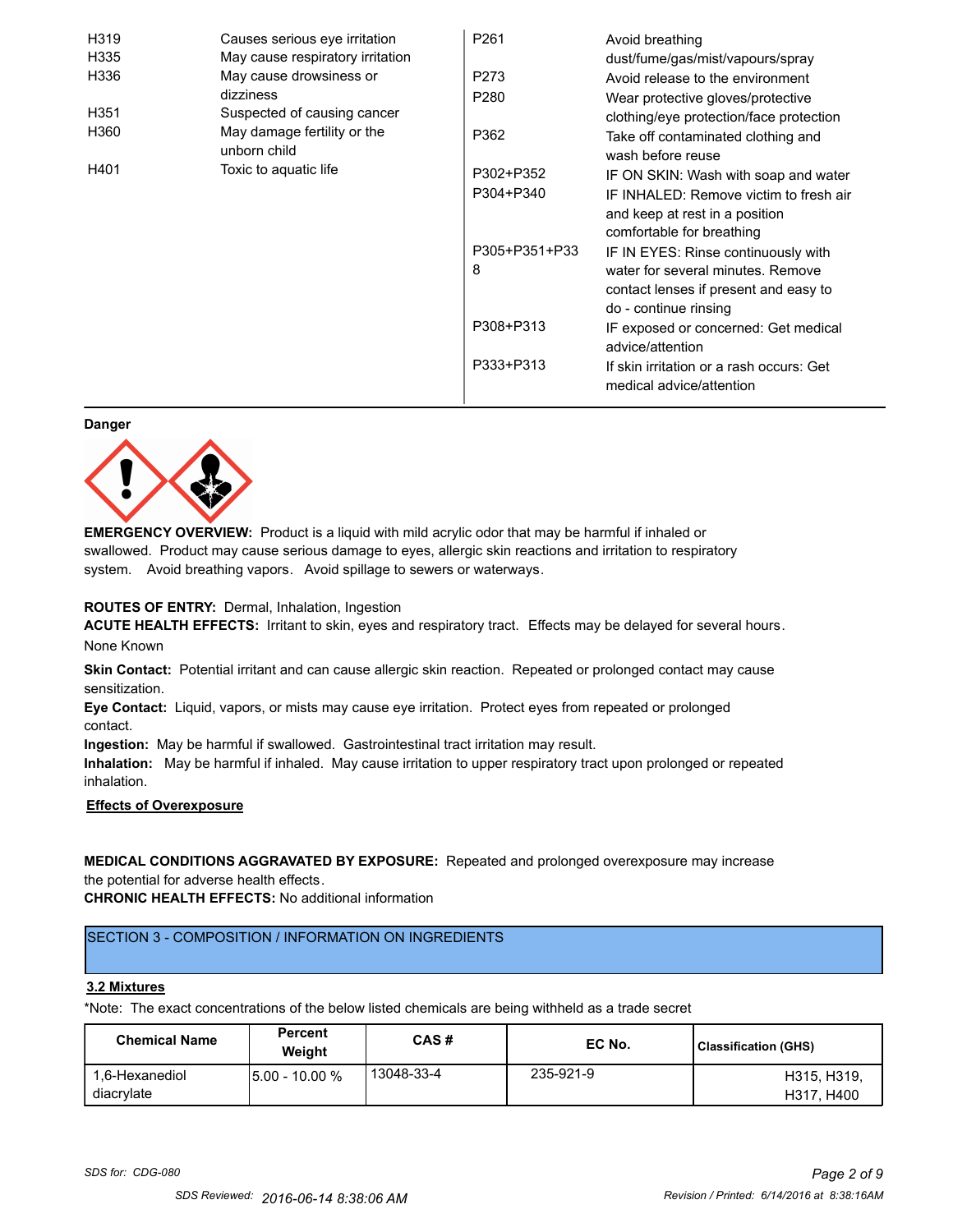| Tripropylene glycol<br>diacrylate | $15.00 - 10.00 %$ | 42978-66-5 | 256-032-2 | H315, H319,<br>H317, H335 |
|-----------------------------------|-------------------|------------|-----------|---------------------------|
| Benzophenone                      | $10.10 - 1.00 \%$ | 119-61-9   |           |                           |

## SECTION 4 - FIRST AID MEASURES

#### **4.1 Description of first aid measures**

**INHALATION:** Move subject to fresh air and keep warm. If subject is not breathing, administer artificial respiration. If breathing is difficult, have qualified personnel administer oxygen and get medical attention .

**EYE CONTACT:** Flush the eye and under lids with warm water for 15 minutes. Remove any contact lenses during the flushing. Get immediate medical attention if symptoms persist.

**SKIN CONTACT:** Remove and isolate contaminated clothing and shoes. Remove excess material from skin with clean cloth. Flush skin with running lukewarm water. Wash affected areas using mild soap.

**INGESTION:** If appreciable quantities are swallowed, seek immediate medical attention. Do NOT induce vomiting. Never give anything by mouth to an unconscious person.

#### SECTION 5 - FIRE FIGHTING MEASURES

#### **5.1 Extinguising Media**

Evacuate area of all non-emergency personell. Firefighters must wear full emergency equipment with self contained breathing apparatus. At elevated temperatures hazardous polymerization may occur causing container rupture and in extreme cases, explosion. Fight fires from upwind and cool intact containers with water spray or stream at maximum range.

## Flash Point: 100 C (212 F)

**FLAMMABLE/EXPLOSIVE LIMITS (Volume % in air):** Not established **EXTINGUISHING METHOD:** Water fog, carbon dioxide (CO2) or dry chemical

#### **5.2 Special Hazards arising from the substance or mixture:**

Thermal decomposition can lead to release of irritating gases and vapors

#### **5.3 Advice for firefighters**

#### **Protective Equipment:**

Wear full emergency equipment with selfcontained breathing apparatus . Refer to Section 8

#### **5.4 Additional Information**

 Heating causes a rise in pressue, risk of bursting and combustion Shut off sources of ignition Carbon monoxide and carbon dioxide may form upon combustion

#### **OSHA CLASSIFICATION:** Class IIIB Combustible

## SECTION 6 - ACCIDENTAL RELEASE MEASURES

## **6.1 Personal precautions, protective equipment and emergency procedures**

Remove all sources of ignition and ventilate area. Avoid skin and eye contact. Use respiratory protection.

#### **6.2 Environmental precautions**

Avoid release to the environment. Local authorities should be advised if significant spillages cannot be contained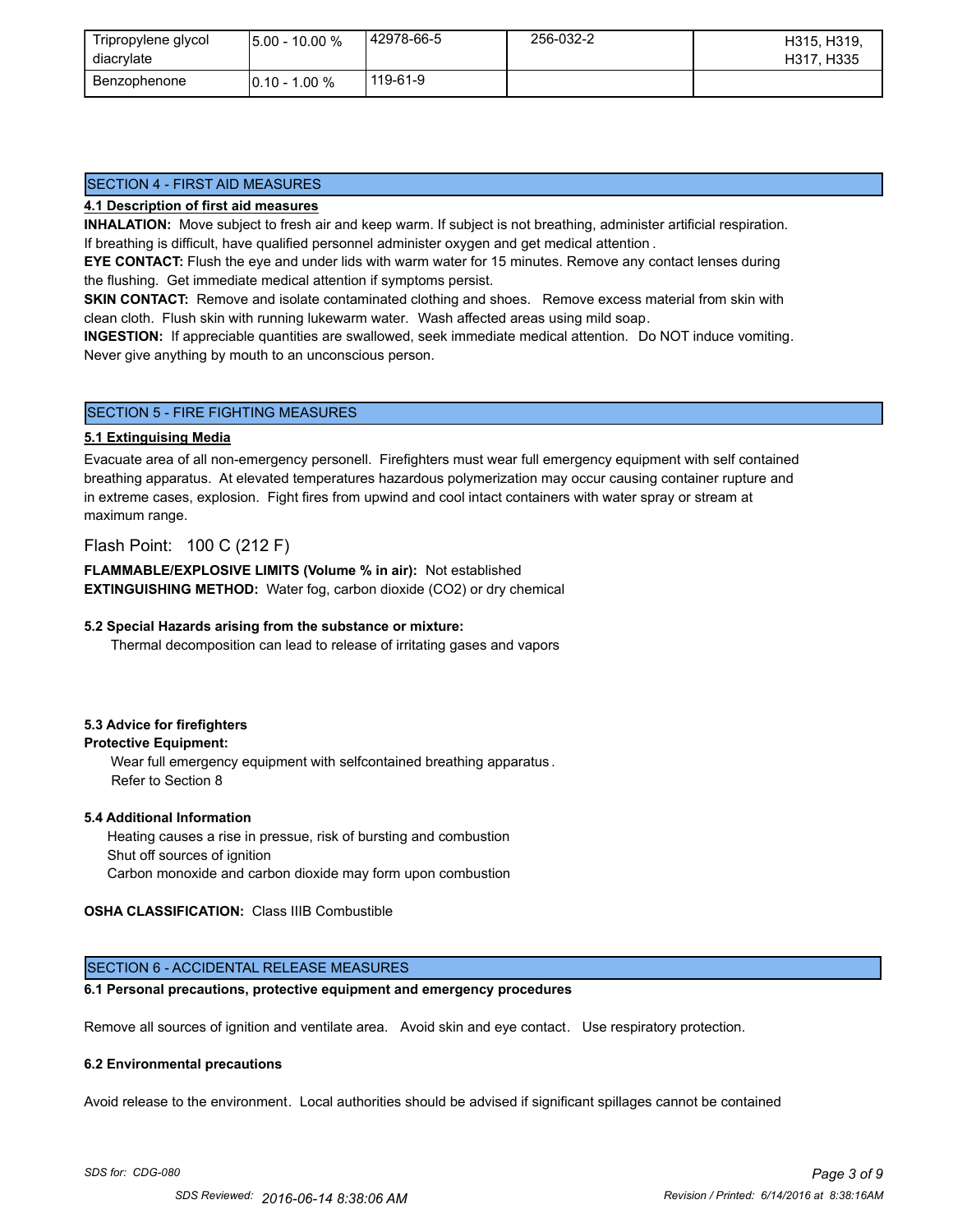#### **6.3 Methods and materials for containment and cleaning up**

 Absorb with inert materials such as dry clay or sand and place in closed container for disposal as solid waste in accordance with all applicable regulations.

#### SECTION 7 - HANDLING AND STORAGE

#### **7.1 Precautions for safe handling**

Avoid any unnecessary contact. Use protective clothing specified in Section 8.

#### **7.2 Conditions for safe storage, including and incompatibilities**

Store away from heat and sunlight to prevent spontaneous polymerization. Store below 90° F (32° C). Protect containers from physical damage. Storage of containers should conform to flammable and combustible liquid regulations.

## **SECTION 8 - EXPOSURE CONTROLS / PERSONAL PROTECTION**

#### **8.1 Control parameters**

**Exposure Limits:** Not established for mixture

| Chemical Name / CAS No.                         | <b>OSHA Exposure Limits</b> | <b>ACGIH Exposure Limits</b> | <b>Other Exposure Limits</b> |
|-------------------------------------------------|-----------------------------|------------------------------|------------------------------|
| 1,6-Hexanediol diacrylate<br>13048-33-4         |                             |                              |                              |
| Tripropylene glycol<br>diacrylate<br>42978-66-5 |                             |                              |                              |
| Benzophenone<br>119-61-9                        |                             |                              |                              |

#### **8.2 Exposure Controls**

**VENTILATION:** Provide natural or mechanical ventilation to minimize exposure. If practical, use local mechanical exhaust ventilation at sources of air contamination.

**EYE PROTECTION:** Use splash-proof safety goggles or safety glasses that are ANSI approved to prevent eye contact. Eyewash availability is also recommended.

**HAND PROTECTION:** Use nitrile, butyl or other gloves that are resistant to chemicals in Section 2. Replace immediately if punctured or torn or when a change of appearance (color, elasticity, shape) occurs . A minimum of 0.45mm thick gloves for long duration exposure (up to 4 hours) or mechanical handling activities; single use, disposable gloves for short duration exposures not exceeding 30 minutes or where splashes are likely, are recommended.

**RESPIRATORY PROTECTION:** Use of NIOSH/MSHA approved respirators is recommended where exposure limits may be exceeded. Consult the respirator manufacturer for appropriate type and application. **SKIN PROTECTION:** Protective or disposable outer clothing is recommended.

**Environmental Exposure Controls:** Avoid release to the environment. The product should not be allowed to enter drains, water courses or the soil.

| <b>SECTION 9 - PHYSICAL AND CHEMICAL PROPERTIES</b> |                                                           |                       |                   |
|-----------------------------------------------------|-----------------------------------------------------------|-----------------------|-------------------|
|                                                     | 9.1 Information on basic physical and chemical properties |                       |                   |
| Appearance:                                         | Liquid with moderate<br>viscosity                         | Odor:                 | Mild Acrylic odor |
| Vapor Pressure:                                     | Not Established                                           | <b>Vapor Density:</b> | Heavier than Air  |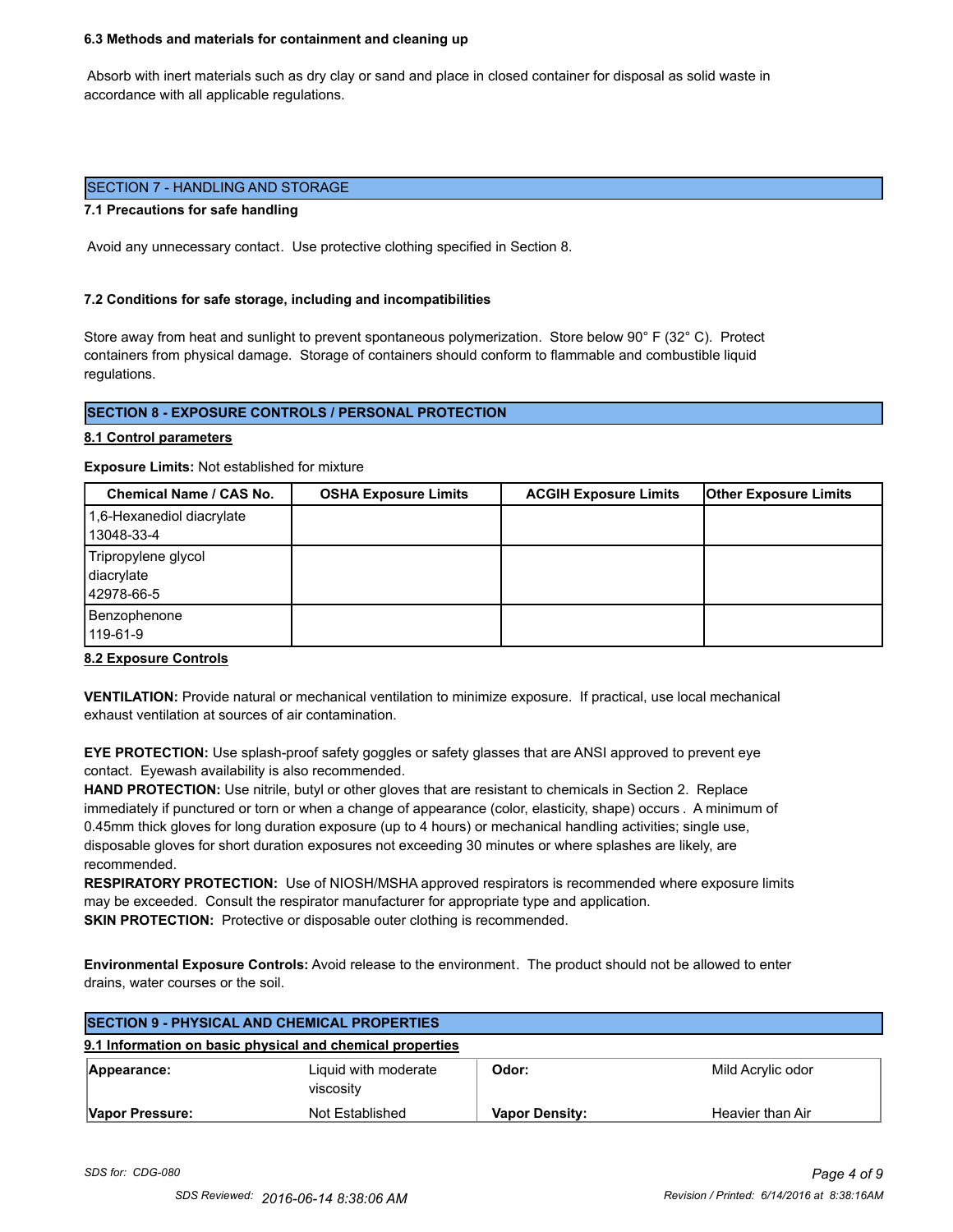| pH:                              | Not Established                | Formula KG / Gal                 | 4.32            |
|----------------------------------|--------------------------------|----------------------------------|-----------------|
| <b>Melting Point:</b>            | Not Available                  | <b>Freezing Point:</b>           | Not Available   |
| Solubility:                      | Not Soluble in Water           | <b>Boiling Range:</b>            | Not Available   |
| <b>Flash Point:</b>              | See section 5.1                | <b>Evaporation Rate:</b>         | <1              |
| Flammability:                    | See Section 5.4                | <b>Explosive Limits:</b>         | See Section 5.4 |
| Viscosity:                       | See Certificate of<br>Analysis | <b>Specific Gravity (SG)</b>     | 1.141           |
| Grams VOC less water:            | $< 1\%$                        | <b>Partition Coefficient</b>     | Not Available   |
| <b>Auto-Ignition Temperature</b> | Not Available                  | <b>Decomposition Temperature</b> | Not Available   |

## **SECTION 10 - REACTIVITY / STABILITY HAZARD DATA**

## **10.1 Reactivity**

None known

## **10.2 Chemical Stability**

This material is stable under recommended storage and handling conditions.

## **10.3 Possibility of hazardous reaction**

Under certain conditions (excess temperatures and contamination) hazardous polymerization may occur. Avoid high temperature and contamination with foreign materials.

## **10.4 CONDITIONS TO AVOID:**

Excessive heat, ignition sources and contamination with dirt and other foreign materials.

## **10.5 Incompatible Materials:**

Avoid contamination or inappropriate mixing with strong oxidizing agents, peroxides, strongly caustic materials and metal corrosion products including rust. Do not expose to UV light during storage.

## **10.6 Hazardous decomposition products**

Thermal oxidation or pyrolysis (as in fire) may yield carbon dioxide, carbon monoxide and volatile organic fragments which are flammable, irritating or toxic.

#### Hazardous polymerization will not occur.

| <b>ISECTION 11 - TOXICOLOGICAL INFORMATION</b> |
|------------------------------------------------|
|------------------------------------------------|

| <b>Component Toxicity:</b>                                                           |              |
|--------------------------------------------------------------------------------------|--------------|
| <b>Component Description</b><br>Oral, Dermal, Inhalation<br><b>Toxicity</b>          | Ecotoxocity: |
| 1,6-Hexanediol diacrylate<br>Oral:5.00 g/kg (Rat)<br>Dermal: 3,600.00 µL/kg (Rabbit) | N/A          |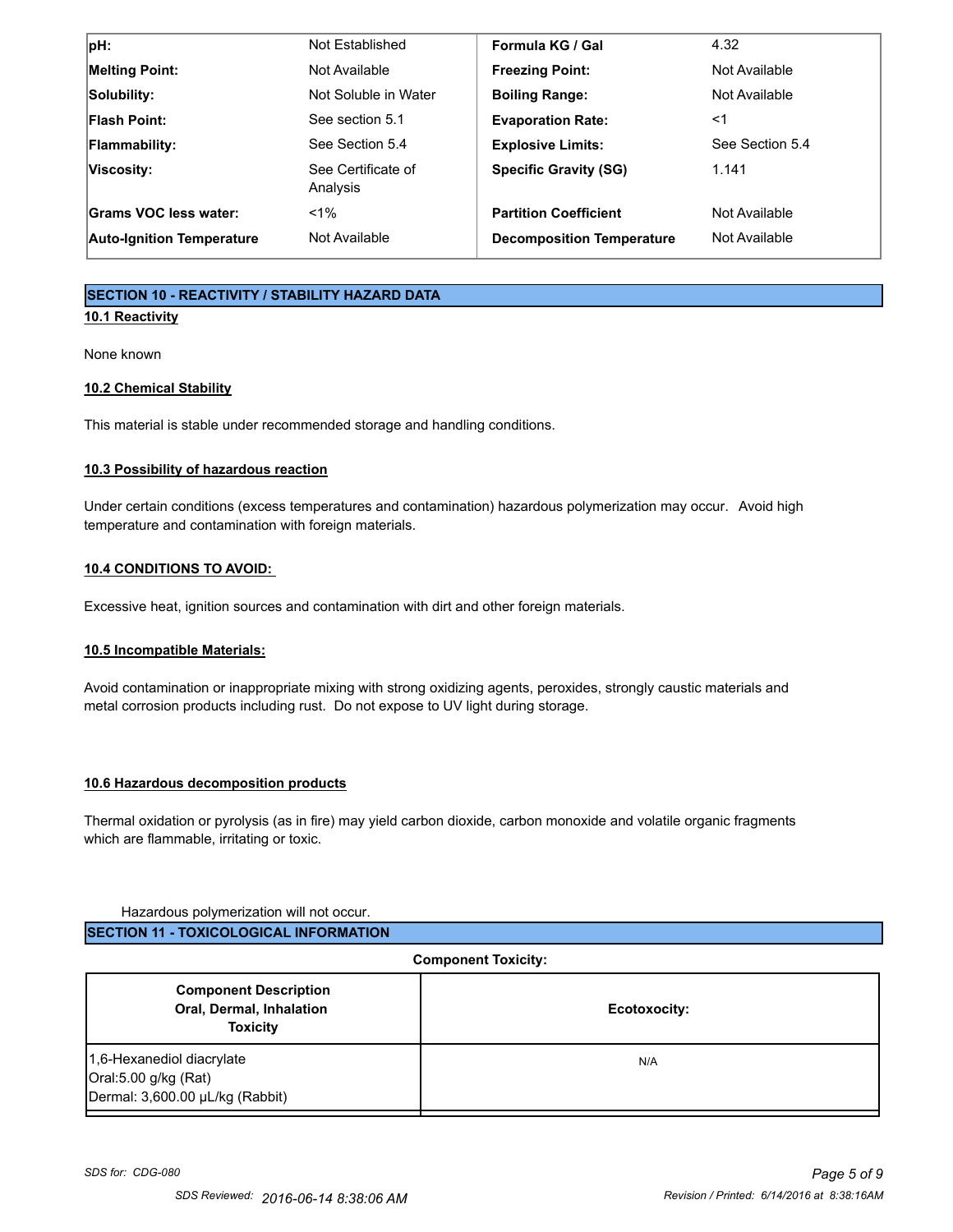| Tripropylene glycol diacrylate                  | 48 Hr EC50 Daphnia magna: 88.7 mg/L                             |
|-------------------------------------------------|-----------------------------------------------------------------|
| Oral:3,000.00 mg/kg (Rat)                       | 72 Hr EC50 Desmodesmus subspicatus: >28 mg/L                    |
| Benzophenone<br>Dermal: 3,535.00 mg/kg (Rabbit) | 96 Hr LC50 Pimephales promelas: 13.2 - 15.3 mg/L [flow-through] |

**TOXICOLOGICAL DATA:** Slightly Toxic by injestion. Prolonged or repeated exposure may result in sensitization. **LC50** - No additional information **LD50** - No additional information **MUTAGENICITY:** No additional information **REPRODUCTIVE EFFECTS:** No additional information **CARCINOGENICITY:**

Benzophenone: IARC: Possible human carcinogen OSHA: listed

Carcinogenicity:

#### **SECTION 12 - ECOLOGICAL INFORMATION**

#### **12.1 Toxicity**

No determination has been made on ecological impact. However, it is recommended to prevent contamination of the environment with this product, i.e. soil, landfills, drains, sewers, surface waters, etc.

#### **12.2 Persistence and degradability**

No determination has been made on ecological impact. however, it is highly recommended to prevent contamination of the environment with this product, i.e. soil, landfills, drains, sewers, surface waters, etc

#### **12.3 Bioaccumulative potential**

No determination has been made on ecological impact. However, it is highly recommended to prevent contamination of the environment with this product, i.e. soil, landfills, drains, sewers, surface waters, etc.

#### **12.4 mobility in soil**

No determination has been made on ecological impact. However, it is highly recommended to prevent contamination of the environment with this product, e.i. soil, landfille, drains, sewers, surface waters, etc.

#### **SECTION 13 - DISPOSAL CONSIDERATIONS**

#### **13.1 Waste Water methods**

If material becomes a waste, it does not meet the criteria of a hazardous waste as defined under the Resource Conservation and Recovery Act (RCRA) 40 CFR 261 as supplied. Dispose of this material in accordance with all applicable federal, state, provincial, and local laws and regulations.

#### **SECTION 14 - TRANSPORTATION INFORMATION**

Transport this product in accordance with all applicable laws and regulations . This product, as supplied, is not regulated nor classified as a hazardous material/dangerous good by United States Department of Transportation (DOT), the International Civil Aviation Organization (ICAO), the International Maritime Organization (IMO), the Canadian Transportation of Dangerous Goods Act (TDG), or the International Air Transport Association (IATA) .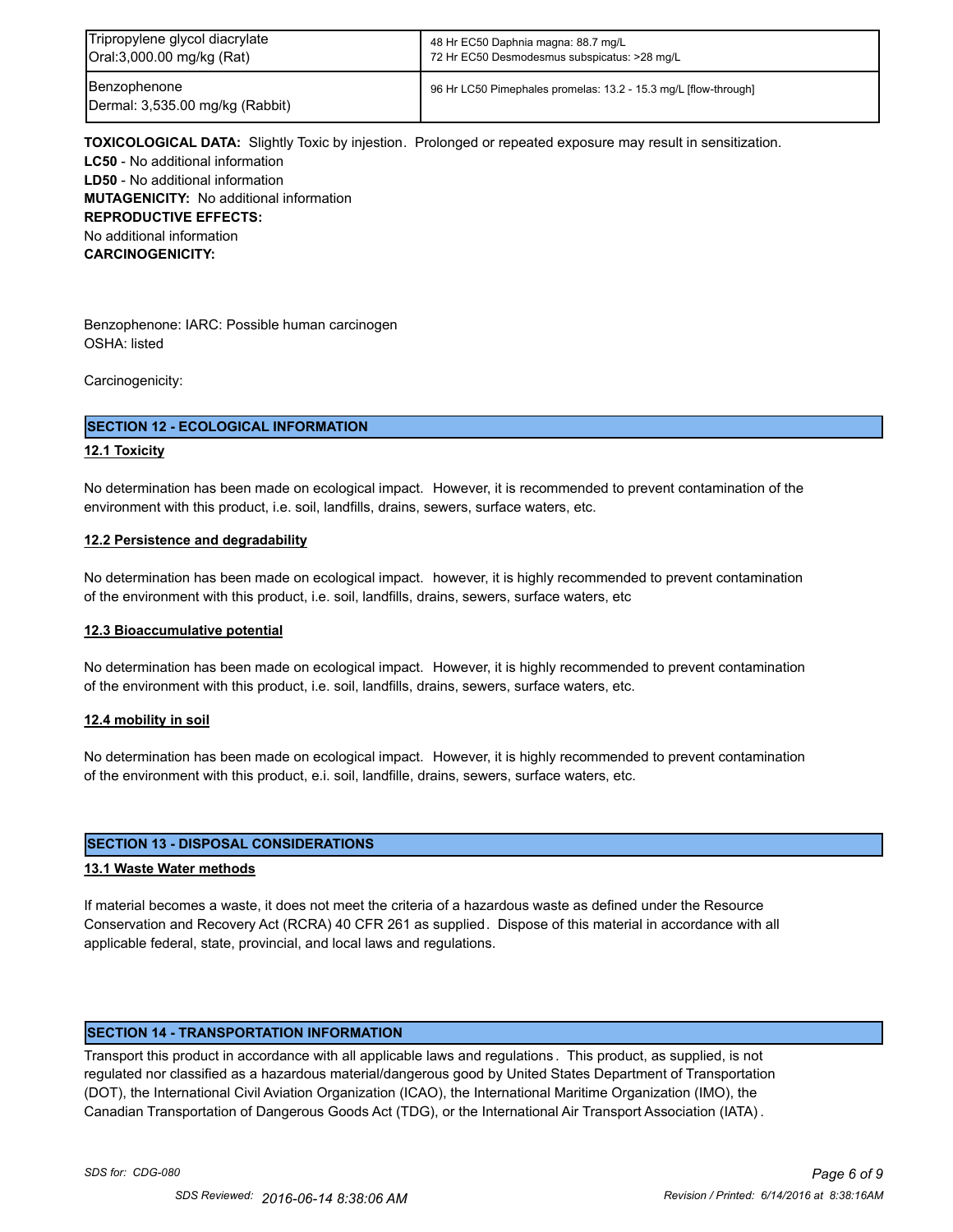**14.2 UN Proper Shipping Name:** Not Applicable

**14.3 Transport Hazard Class:** Not Applicable **DOT (49 CFR)/IATA/IMDG Hazard Class:** Not Applicable

 **14.4 Packing Group:** Not Applicable

#### **SECTION 15 - REGULATORY INFORMATION**

**15.1 Safety, Health and Environmental regulations / legislation specific for the substance or mixture**

This safety data sheet has been formatted to the best of our ability in accordance to Directive 67/548/EEC or Directive 1999/45EC, American National Standards Institute (ANSI) and contains hazard criteria and all information required by the Canadian Controlled Products Regulation (CPR) in regard to this product.

**Clean Air Act - Ozone Depleting Substances (ODS):** This product and its components do not contain Ozone Depleting Substances.

**Canadian Inventory Status:** Components of this product are currently listed on the Canadian Domestic Substance List (DSL) or the Canadian Non-Domestic Substance List (NDSL).

**Coalition of Northeastern Governors (CONEG):** This product meets the requirements of CONEG pertaining to heavy metals total content of no more than 100 PPM. No heavy metals are added as a part of the formulation, but raw materials may contain residual parts per million as naturally occurring elements.

**European Inventory Status:** Components of this product are listed on the European Inventory of Existing Commercial Substances (EINECS), the European List of Notified Chemical Substances (ELINCS), or are exempt from being listed.

**Food and Drug Administration (FDA) Food Packaging Status:** Components of this product have not been cleared by FDA for use in food packaging and/or other applications as an indirect food additive .

**European Union Directive 2011/65/EC Restriction of Hazardous Substances (RoHS):** This product is in compliance with the requirements of the RoHS2 Directive.

#### **California Proposition 65 RTK:**

The following components of this mixture are listed under California Proposition 65:

Benzophenone 119-61-9 0.1 to 1.0 % Carcinogen

If CAS numbers 13463-67-7 and/or 1333-86-4 are listed they are not supplied in respirable form.

**REACH** : This product is compliant with the registration of the REACH Regulation (EC) No. 1907/2006 as all its components are either excluded, exempt and/or preregistered.

The following Substances of Very High Concern are present (updated December 17, 2015 to review for the 168 SVHC)

- None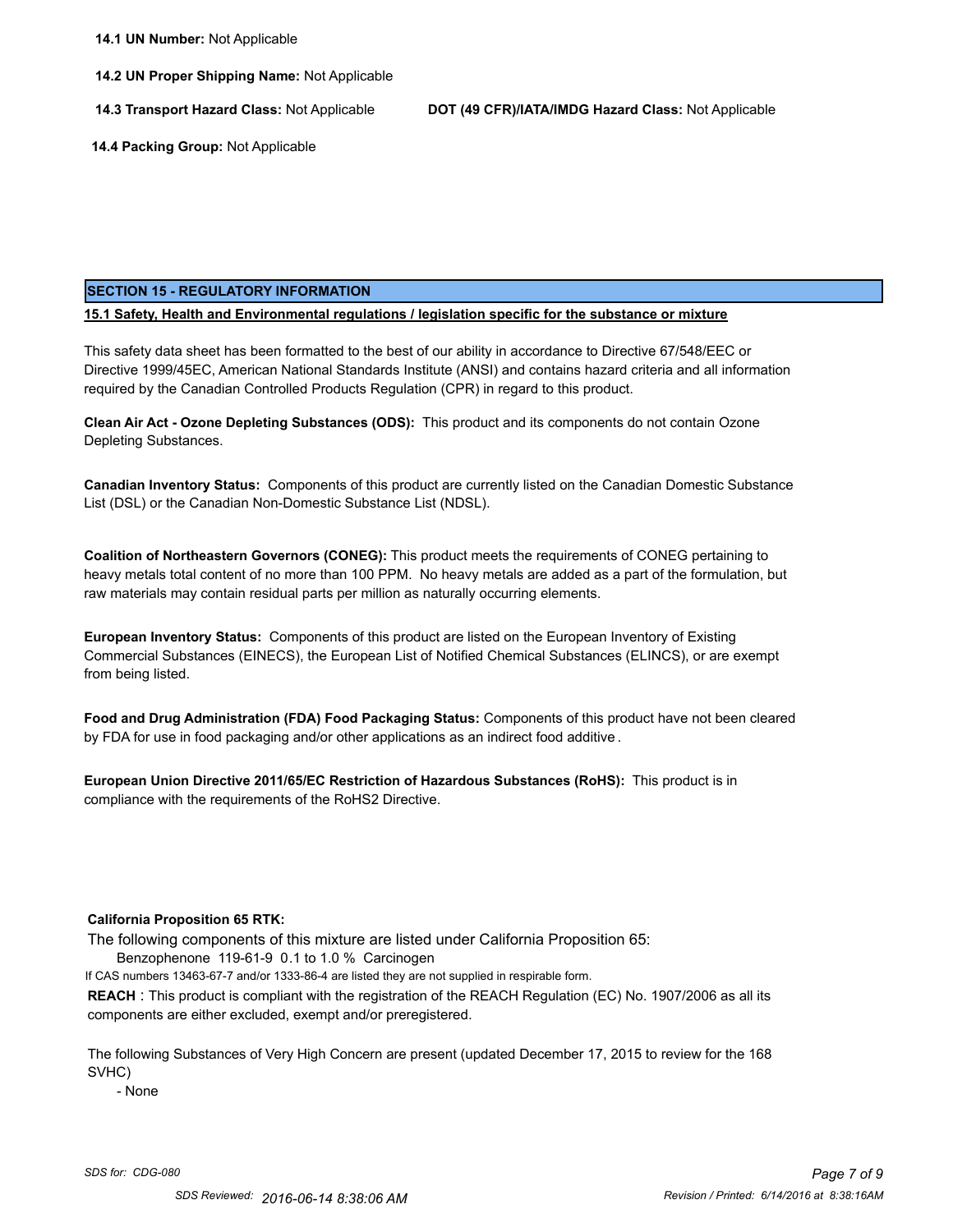- None

#### **Superfund Amendments and Reauthorization Act of 1986 (SARA) Title III: Section 302:**

- None

#### **Superfund Amendments and Reauthorization Act of 1986 (SARA) Title III: SARA 313:**

 This product contains the following components that are regulated under the Toxic Chemical Release Reporting requirements 40 CFR 372:

- None

**Global Inventories:** The components of these products are listed in the following or exempt from listing:

Europe (EINECS): Yes USA (TSCA): Yes Canada (DSL): Yes Japan (ENCS): Yes Philippines (PICCS): Yes China (IECSC): Yes Australia (AICS): Yes Korea (KECI): Yes New Zealand (NZloC): Yes Taiwan (ECSI): Yes



**HMIS® ratings** are a registered trade and service mark of the National Paint and Coatings Association with the following scale:

\* = Chronic health effect PPE Index

- 4 = Severe Hazard A = Safety Glasses
- $3 =$  Serious Hazard  $B =$  Safety Glasses and Gloves
- 2 = Moderate Hazard C = Safety Glasses, Gloves and Protective Apron
- 1 = Slight Hazard D = Face Shield, Gloves and Protective Apron
- 0 = Minimal Hazard E = Safety Glasses, Gloves and Respirator

#### **Definitions**

- TWA Time Weighted Average
- TLV Threshold Limit Value
- STEL Short Term Exposure Limit
- CAS# Chemical Abstract Service Number
- NTP National Toxicology Program
- PEL Permissible Exposure Limit
- IARC International Agency for Research on Cancer
- ANSI American National Standards Institute